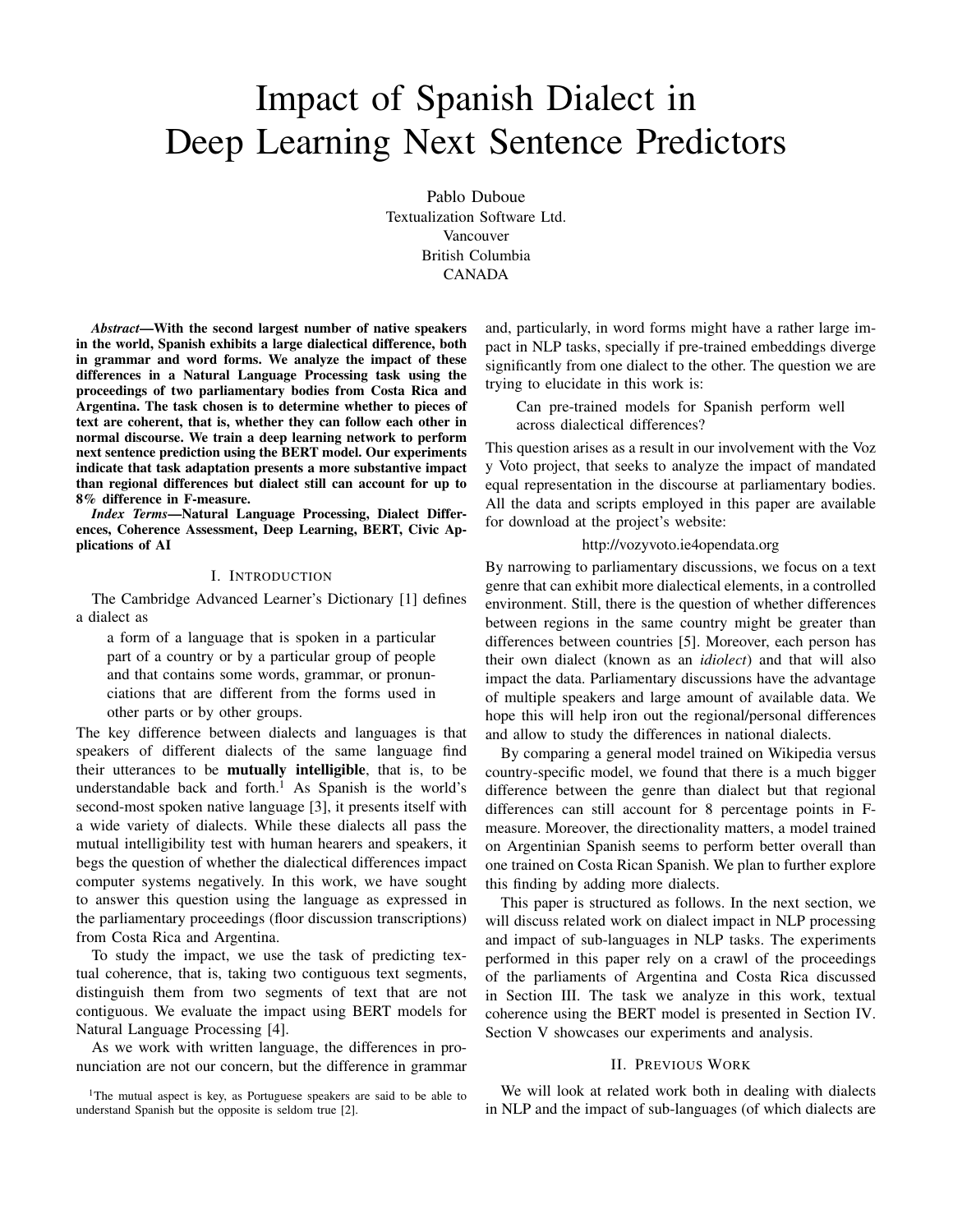particular type) for specific tasks. Also, as our project involves civic applications of NLP technology, we will briefly touch upon this in Section [II-C.](#page-1-0)

# *A. Dialects and NLP*

Dealing with dialects is also further complicated because identifying the dialect is much harder than language identification [\[6\]](#page-5-5), [\[7\]](#page-5-6). The most spoken languages also have the most dialects. We will look into some languages with large communities of speakers in turn: English, Arabic, Chinese, Spanish and Portuguese.

*1) English:* Interestingly, English dialects present quite a variation in pronunciation but lexical and grammatical variations are less confined to regional but rather social groups. The impact of dialectical pronunciation differences in automatic transcription for captioning has been studied by Rachel Tatman in the context of Ethics in NLP [\[8\]](#page-5-7). She found robust differences in accuracy for transcription of speakers from Scotland and the Deep South of US.

Working on analyzing the impact of language as used by different social groups, Blodgett and O'Connor found that tweets written by African American are less likely to be identified as English by existing tools and online APIs [\[9\]](#page-5-8).

*2) Arabic:* Arabic is an amalgamation of local dialects that are mutually intelligible within geographic neighbours but the farther away the communities of speakers are, the more difficult the communication arises [\[10\]](#page-5-9). There is still the concept of Standard Arabic as dictated by the media, and most NLP tools cater to that dialect [\[11\]](#page-5-10). However, processing local dialects (like Moroccan, Egyptian or Saudi Arabian) poses multiple challenges [\[12\]](#page-5-11), given the fact that research work has been earmarked to any of specific 20 dialects studied in the literature. Given such diversity, dialect identification is key to usable spoken interfaces [\[13\]](#page-5-12).

*3) Chinese:* Chinese is unique in that a writing system based in ideograms allows non-mutually intelligible dialects to remain dialects through a common written form. The differences among dialects in written form has been investigated by Zhang [\[14\]](#page-5-13) using corpus linguistics and statistical methods, allowing for a visual representation of dialectical differences. Reproducing such work in Spanish is among our long term interests.

While the writing system is not phonetic, that is not entirely true for transliterating foreign words, which exhibit dialectical and regional differences. Their impact in entity clustering was studied by Peng and colleagues [\[15\]](#page-5-14) who found that using exact matching resulted on a 16% drop in F-measure.

As the language spoken natively by the larger number of speakers in the world, it has many dialects, identifying them correctly [\[16\]](#page-5-15) poses many Chinese-specific challenges which render traditional character n-gram methods unsuccessful. The state of the art uses point-mutual information and an assortment of features to achieve 82% accuracy distinguishing among the main six dialects. That speaks of the complexity of the task.

Finally, as some dialects, like Mandarin and Cantonese, do not pass the mutual intelligibility test, they are more apt to be called separate languages with resources including parallel corpora [\[17\]](#page-5-16), [\[18\]](#page-5-17).

*4) Spanish:* Closer to the present work, Spanish has also been the focus of dialect analysis, particularly rural dialects [\[19\]](#page-5-18).

Working on Multi-Word Expressions (MWE), Bogantes and colleagues [\[20\]](#page-6-0) analyzed the impact of four Latinamerican dialects (Colombia, Costa Rica, Mexico and Peru). For example, "to be out of money" in Costa Rica is expressed by the MWE "estar limpio" (lit., to be clean) while in Colombia, that meaning is captured by "estar pelado" (lit., to be naked). Similarly, in the present work we address two dialects (Argentina and Costa Rica), but we are interested in expanding to other dialects. They manually categorized 40 such MWEs.

Finally, working on dialect and author identification, Sanchez-Perez and colleagues [\[21\]](#page-6-1) worked on eight varieties of the Spanish language (Argentinian, Mexican, Colombian, Chilean, Venezuelan, Panamanian, Guatemalan, and Peninsular Spanish) as presented in news articles. They found that a combination of character n-grams and lexical features attained the best performance in dialect identification.

*5) Portuguese:* There has been considerable work on dialect-specific word embeddings for Portuguese [\[22\]](#page-6-2), [\[23\]](#page-6-3), together with Portuguese-specific dialect differences [\[24\]](#page-6-4).

# *B. Impact of sub-language for NLP tasks*

The impact of sub-language for NLP tasks has received particular attention in domain specific areas of NLP. The impact for NLP tasks of the domain from where the text is extract is a well studied topic, particularly for tasks such as Part-of-Speech tagging [\[25\]](#page-6-5) and domains such as the medical domain [\[26\]](#page-6-6), [\[27\]](#page-6-7), [\[28\]](#page-6-8) and software engineering [\[29\]](#page-6-9). This could be particularly important for sub-problems such as negation detection [\[30\]](#page-6-10).

The domain impact is particularly crucial when dealing with languages with fewer annotated resources [\[31\]](#page-6-11). This problem is also crucial in Deep Learning [\[32\]](#page-6-12).

Domain differences can be used to generate "ungrammatical" sentences for a parser trained on a different domain, therefore analyzing the performance of a parser under the presence of grammatically different sentences [\[33\]](#page-6-13).

The lack of adaptability for models trained on limited corpora is often mentioned as a problem for commercial deployment of NLP systems [\[34\]](#page-6-14).

## <span id="page-1-0"></span>*C. Civic applications of NLP technology*

NLP technology helps reshape the political debate by allowing crowd-sourced deliberation [\[35\]](#page-6-15) and feedback collection [\[36\]](#page-6-16). Digital simulations of the democratic process are also useful to engage citizens in political discourse [\[37\]](#page-7-0).

On the other hand, parliamentary proceedings are a staple of NLP research [\[38\]](#page-7-1), [\[39\]](#page-7-2), [\[40\]](#page-7-3).

We are interested in analyzing political debates, similar to the work of Onyimadu and colleagues [\[41\]](#page-7-4) that used sentiment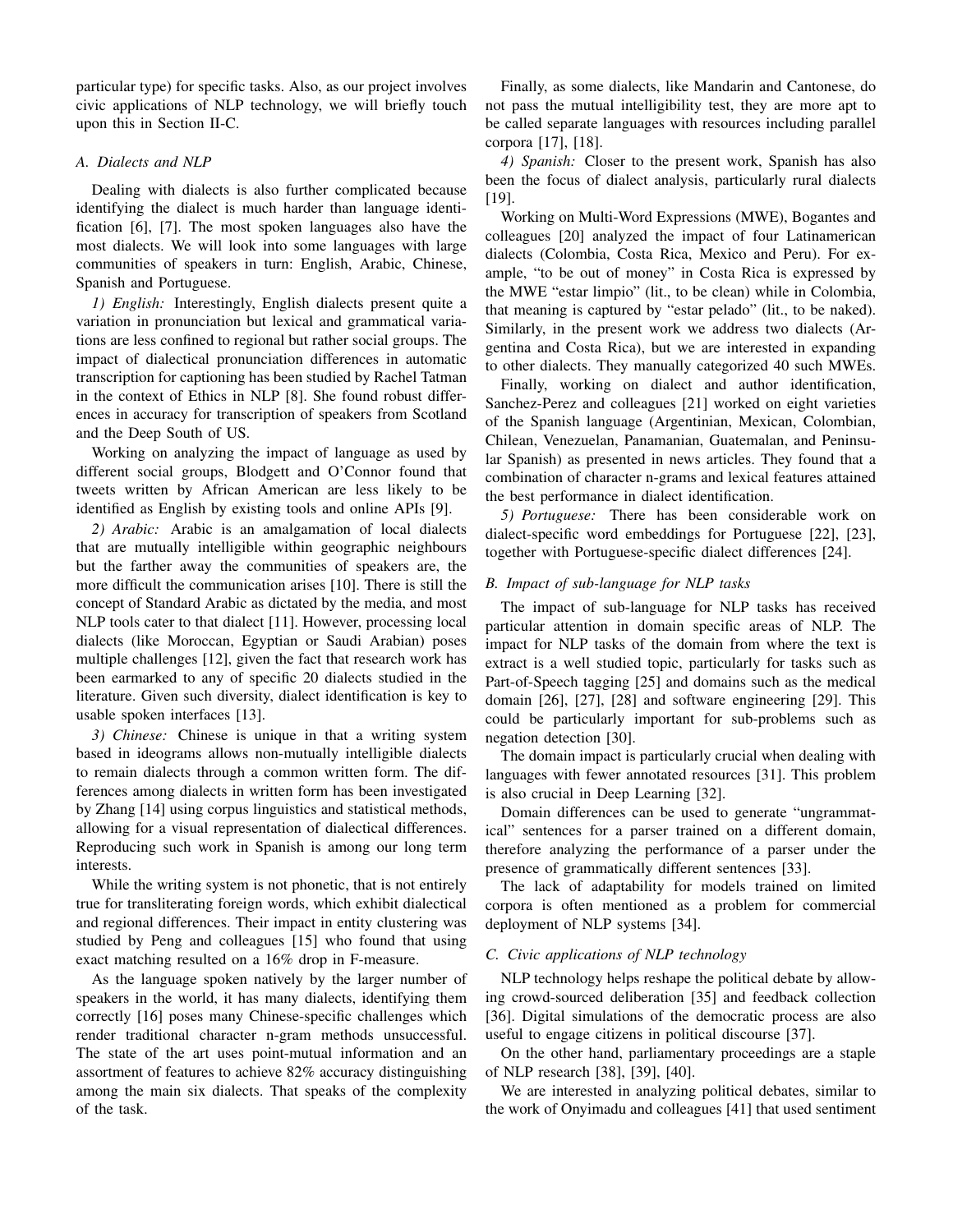analysis on parliamentary debates over the Canadian hansard. Our concern about the dialectical differences for the Spanish language triggered the current work. Analysis of political discourse is a staple of both political science [\[42\]](#page-7-5), [\[43\]](#page-7-6), [\[44\]](#page-7-7) and linguistics [\[45\]](#page-7-8), [\[46\]](#page-7-9), [\[47\]](#page-7-10).

*1) Voz y Voto:* The ongoing Voz y Voto project is a study of group participation in the proceedings of government assemblies, both in terms of speaking and being addressed by other speakers. The current demo was put together at a hackathon called Hack(at)ONG in Cordoba, Argentina in September, 2016. It analyzes participation of female representatives in the congress floor, a topic of interest for the FUNDEPS  $NGO<sup>2</sup>$  $NGO<sup>2</sup>$  $NGO<sup>2</sup>$ which studies the impact of mandatory gender quotas. Its long term vision is to allow for experimentation using different subgroups (user-defined) of representative assemblies from other countries and government levels.

The system is a combination of shell scripts, pandoc, iconv, perl and OpenNLP. The gender identification component is based on the Spanish Wikipedia list of unambiguous male and female names. The entity linking (person disambiguation) component uses a heuristic point system, attributing a phrase identified as a person mentioned by OpenNLP to one of the representatives present. Topic identification per session uses TF\*IDF. A live web-graph using plot.ly can be seen at [http://vozyvoto.ie4opendata.org/demo.html,](http://vozyvoto.ie4opendata.org/demo.html) also in Figure [1.](#page-2-3)

## III. DATA: PARLIAMENTARY PROCEEDINGS

<span id="page-2-0"></span>The data for the experiments presented in this paper are two historical crawls of the Argentinian (Honorable Camara de Diputados<sup>[3](#page-2-4)</sup>) and Costa Rican (Asamblea Legislativa Republica de Costa Rica<sup>[4](#page-2-5)</sup>) congress.

The total dataset sizes are listed in Table [I.](#page-2-6) While Costa Rica had more data available, it was much difficult to crawl, as it was behind a Rich Internet Application that necessitated a headless browser<sup>[5](#page-2-7)</sup> to successfully crawl it.

The text from the crawls was then fed through spaCy [\[48\]](#page-7-11) sentence boundary detector, using their provided es\_core\_news\_sm model for Spanish (10Mb in size). This corpus is available at the IE4OpenData project.<sup>[6](#page-2-8)</sup> The parliamentary proceedings include a variety of data, not only speech transcripts. Other data include topics to be discussed on each session, attendance lists and, the case of the Costa Rican data at least, the full text of all proposed legislation. As we are only interested on transcribed speech data, a heuristic using formatting was devised, specific to each data source. This heuristic was more successful extracting sentences in the AR source than in the CR source. Therefore, even if the AR source covers less years, it has more usable data. The extracted speech is done in segments, with all sentences in a segment being spoken by the same person as one reported, contiguous unit. To assemble the training and test data for the

next sentence prediction task, we sample contiguous sentences in-segment (isNext=true) and sentences in separate segments (isNext=false).

Besides the dialect-specific data, we also used 1M sample sentences from the Spanish Wikipedia to train a base system. We used the cirrussearch Wikipedia dump, that contains the text templates already expanded.

<span id="page-2-6"></span>An example of the corpus is shown in Figure [2.](#page-8-0)

TABLE I CRAWLED DATA

| Metric                      | Argentina         | Costa Rica |  |  |  |
|-----------------------------|-------------------|------------|--|--|--|
| Raw data (incl. formatting) | 161Mb             | 382Mb      |  |  |  |
| Years                       | 2001-2016         | 1993-2016  |  |  |  |
| Textual data                |                   |            |  |  |  |
| Words                       | 2M                | 64M        |  |  |  |
| Spoken transcripts          |                   |            |  |  |  |
| Segments                    | 17,986            | 9,965      |  |  |  |
| Sentences                   | 25,133            | 19,099     |  |  |  |
| Avg. Sent. per Segment      | $\overline{1.40}$ | 1.92       |  |  |  |
| Words                       | 1.12M             | 1.24M      |  |  |  |
| Avg. Words per Sent.        | 44.95             | 65.30      |  |  |  |

For the Voz y Voto project, we also crawled attendee sheets and use gender identification information to obtain an analysis of the number of attendees and speakers per session, per gender as shown in Figure [1.](#page-2-3)



<span id="page-2-3"></span>Fig. 1. Representatives participation by gender in the Argentinian chamber of deputies

# IV. NEXT SENTENCE PREDICTION

<span id="page-2-1"></span>The task we are using to study dialect difference is one of the family of so called "self-supervised tasks," that is, tasks where labels can be obtained directly from text without the need of annotators. The particular task is next sentence prediction: given two sentences, determine whether they appear contiguous to each other in text, or they are far apart or from different documents. This task is a surrogate for textual coherence and has been successfully employed to train sentence orderings for multi-document summarization [\[49\]](#page-7-12).

Moreover, the newly available BERT [\[4\]](#page-5-2) pre-trained models use this task as their main pre-training objective. Therefore, we can profit from BERT performance without heavy fine-tuning. As our system relies heavily on BERT, we will discuss it succinctly. It is based on CNNs with positional encodings and a deep attention mechanism [\[50\]](#page-7-13), as part of the Transformers formalism [\[51\]](#page-7-14). A BERT model is trained to predict with a

<span id="page-2-2"></span><sup>2</sup><http://www.fundeps.org/en/home/>

<span id="page-2-4"></span><sup>3</sup><https://www.diputados.gov.ar/>

<span id="page-2-5"></span><sup>4</sup><http://www.asamblea.go.cr/SitePages/Inicio.aspx>

<span id="page-2-7"></span><sup>5</sup><https://phantomjs.org>

<span id="page-2-8"></span><sup>6</sup><http://ie4opendata.org>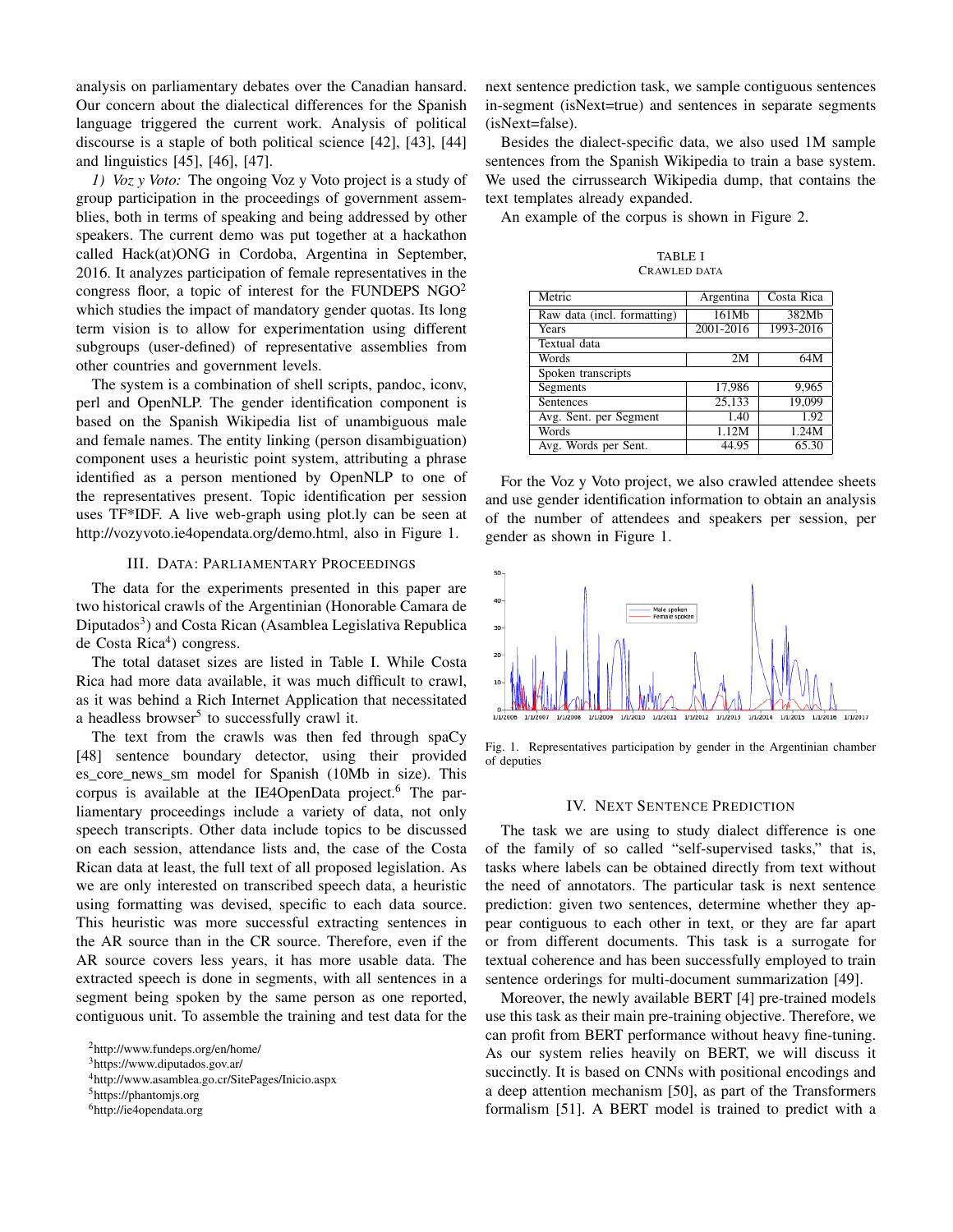masked language model (i.e., to predict missing words explicitly hidden during training) for a training instance consisting of a class pseudo-token, [CLS], a sequence of tokens, a separator pseudo-token, [SEP], and a second sequence of tokens. The tokens are represented using Google's WordPiece tokenizer [\[52\]](#page-7-15), that splits words based on frequencies (marked with '##' in the examples). During BERT training, the embeddings are learned based on the auxiliary task, predicting the isNext value using the embedding of the [CLS] token as input through an extra dense layer of size 768 (this layer is not distributed with the embeddings, sadly) plus predicting the masked words (these two predictions is what drives the model to learn the embeddings). Therefore, the embeddings for the [CLS] token are thus trained to predict the isNext class.

The BERT model is pre-trained for days on clusters of highend GPUs with 64Gb of RAM, over billions of words. Such models are made available for download by Google LLC. In this work, we are using the multilingual cased model released in Nov. 2018 (659Mb). This single model handles English, Chinese, Spanish and a variety of other languages.

The two sequences of tokens in BERT input represent two sentences or text segments that can be contiguous (on which case the class value isNext is set to true) or not (isNext is false). With fine-tuning, the two sequences of tokens can be made to be a question and an answer or a piece of text and its paraphrase. Such fine-tuning currently requires access to GPUs with 64Gb of RAM. Luckily, as we are building upon the original isNext task, we did not need to resort to such fine-tuning.

Instead, we use the BERT model as a feature extractor. In the original BERT paper, the authors compare the BERT model to ELMO feature extractors [\[53\]](#page-7-16) and found them to be relatively similar, with BERT producing better results. The recommended approach is to produce a BERT embedding (of 3,072 dimensions) per token and then train a bidirectional LSTM over them [\[54\]](#page-7-17). This is very onerous in terms of storage space (it will require about a terabyte of space for each of the systems used in the current experiments). Luckily, the embedding for the class pseudo-token [CLS] captures the isNext task and we only need to store 3,072 floating point values per pair of sentences we want to run.

These embeddings contain all the information to do isNext prediction but a second system needs to be trained on top of them. We thus arrive to the system used in this work:

- 1) Take pairs of sentences, some contiguous (isNext = true), some not (isNext = false), using a  $50\%$  sampling for each class.
- 2) Compute BERT embeddings for each pair (3,072 dimensions).
- 3) Train a network to predict isNext. We used a dense layer sized 64 using GeLU activation [\[55\]](#page-7-18) (similar to BERT auxiliary task<sup>[7](#page-3-1)</sup>) and a single neuron as output, using sigmoid activation. The network is trained for 30

<span id="page-3-1"></span> $7$ In the BERT auxiliary task, a dense layer of size 768 is used, but for our training data such network resulted in unstable results.

epochs using the Adam optimizer and a binary crossentropy loss function.

As our training data is very small compared to the size of BERT embeddings, we apply a heavy dropout with a keep probability of 25%. Otherwise the results are too unstable. The final system takes two sentences and determines how likely are they to follow each other, a surrogate for a coherence metric.

Conceptually, this is akin to take a Wikipedia sentence  $s_1$ in page  $P_1$  and take the next sentence  $s_2$  in page  $P_1$ . Then train to say that the pair  $\langle s_1, s_2 \rangle$  is coherent. And taking a sentence  $s'_1$  in page  $P_2$  and a sentence  $s'_2$  in page  $P_3$  and set to train that  $\langle s_1', s_2' \rangle$  is not coherent. In the next section we will discuss how we trained the three different systems (Wikipedia, AR and CR) using this approach.

# V. EXPERIMENTS

<span id="page-3-0"></span>Using the data described in Section [III,](#page-2-0) we split 20% of the sessions for a held-out evaluation as test test (6.2k sentences for AR, 3.6k sentences for CR). From the held-out we sampled 10k sentence pairs for each country.

Over the remaining training data (18.8k sentences AR, 15.5k sentences CR), we sampled 100k sentence pairs for each country.

Finally, we took the sample of 1M sentences from Spanish Wikipedia and created 100k sentence pairs.

All the pairs had 50% isNext=true and 50% isNext=false pairs. For each of these five sets (Wikipedia train 100k, AR train 100k, CR train 100k, AR test 10k, CR test 10k), we extracted the 3,072 BERT embedding using a 6Gb GPU. From the train datasets, we use the isNext labels and embeddings to train an isNext detector, obtaining three trained systems. The training was done for 30 epochs. As Wikipedia is part of the BERT training data, it achieved a validation accuracy of 97%. The AR model achieved a validation accuracy of 93% and the CR of 85%. The average training pair in Wikipedia has 118 tokens, while AR has 93 tokens and CR has 133. We believe the difference in length makes the CR data more challenging. This might be an artifact of the transcription process or a difference in the level of verbosity between the two speaker communities.

We then proceed to run each of the three models over the two evaluation sets, with the results in Table [II.](#page-5-19) Earlier experiments were very unstable so we run five different training runs, reporting the mean and the maximum boundary that encompasses all five runs as taken around the mean.

This table volunteers some important results but it also highlights questions that will need further data and experiments to be elucidated. First, the difference between using a general model (Wikipedia) vs. a genre specific model is crucial: using a generic model on Argentina results in a drop from 83 Fmeasure to 68 in Argentina and from 80 to 69 in Costa Rica, a relative difference of 17.3% and 12.9%, respectively. The drop from using a custom model is much higher, in the case of Argentina of 21 points of absolute F-measure performance. Also, while the numbers have some variability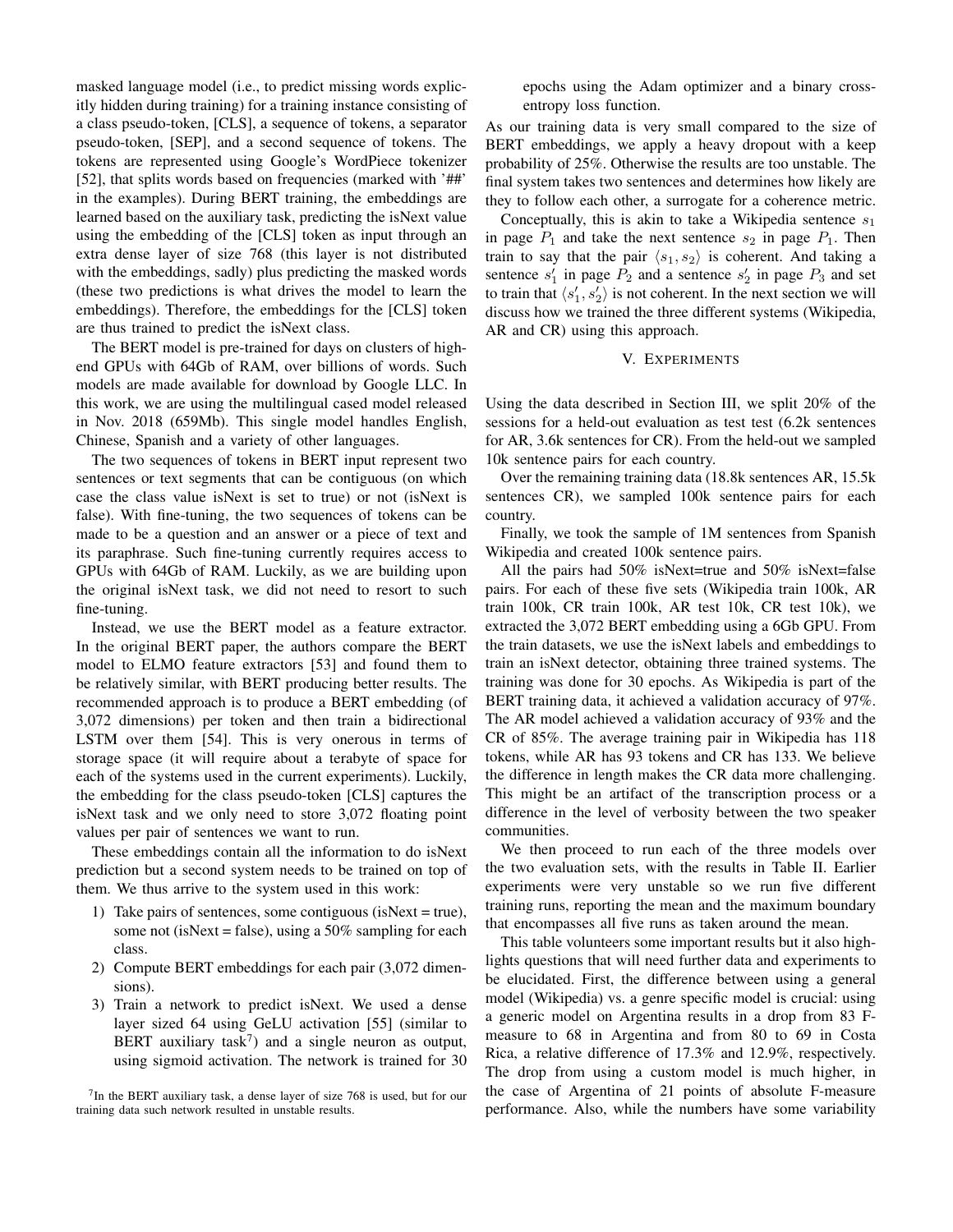between runs, it is possible to conclude that Costa Rica is closer to standard Spanish as embodied by Wikipedia, by about 0.8% F-measure difference (relative, computed over the higher and lower boundaries 68.89 for Argentina and 69.49 for Costa Rica). This result is non-obvious, as the Costa Rica dataset has longer sentences and produced much lower validation accuracy when training.

The validation results while training track the performance on unseen data quite well (85% to 83 F-measure in Costa Rica and 93% to 90 F-measure in the case of Argentina). Interestingly, when applied to the Argentinian data, the Costa Rican model produced results indistinguishable from the model applied to Costa Rican data. It thus exhibits no dialectical differences. It is not a very good model, but it seems to be equally poor on the two datasets. The Argentinian model, however, it is 8% better (relative, 7.55 absolute) on Argentinian data than on Costa Rican data. That means that for Argentinian data, it pays off to use a custom model, but for general use, a model trained on a more neutral dialect is to be preferred. But these are preliminary results that need more dialects for contrast. Also, this methodology is very sensitive to changes in the training data and corpus cleaning.<sup>[8](#page-4-0)</sup> Adding more dialects should help further the understanding on the impact.

Are these differences due to differences in language or other differences? To help start answering that question, we looked into a sample of the 306 cases where the AR data had isNext=true and the AR model predicted it correctly **but** the CR model did not.<sup>[9](#page-4-1)</sup> A clear pattern from that data is the fact that speakers in the Argentinian congress like to address their words to the president of the chamber, including calls to action in the middle of a speech thus addressed directly to the president's chamber. We believe that might be confusing to models where the speakers do not use this style. These are particularities of a group of speakers that we believe qualify for dialectical differences. More traditional differences include the use of the lexical items such as the verb "desandar" (to go back, to undo), which is not present on the CR data, the word "irrisorio" (risible) that is present twice as much in AR data than in CR data, the word "zapatilla" (sneaker) that is called very differently in other areas of Latinamerica, the word "patronal" (company management, the opposing party in labour union negotiations), "conurbano" (metropolitan area), not present in CR data and "corralito" (small corral) which refers to a banking freeze specific to Argentina. Some examples deemed dialectical by an Argentinian native speaker are shown in Figure [3.](#page-9-0)

To make these intuitions more systematic, we turned to a simple domain specificity for term extraction [\[56\]](#page-7-19) using the 100k training sentences for each country as foreground model and the 100k sentences from Wikipedia as background model. For all nouns, we computed the ratio of their foreground frequencies over the background frequencies. We kept the nouns with a domain specificity above 3.0 (about 3,000

<span id="page-4-0"></span><sup>8</sup>As the heuristics to isolate spoken speech improved, we saw multiple changes to the table.

<span id="page-4-1"></span><sup>9</sup>This analysis was done on an earlier run of the system.

per country). We also computed bigrams of noun/adjective pairs where one of the nouns appear in the list of countryspecific nouns but the results were not as informative as the nouns. Many of the nouns that differ in distribution from the background were not country specific, just parliamentary discourse specific. We thus proceed to further filter them as country specific or parliamentary specific by focusing on the top 1,000 terms for each country and only considering as country specific the ones that appear only in one country list or, if they appear in the other country list, they have a 10 fold difference in score. This totalled 316 joint terms, 761 Argentinian terms and 807 Costa Rican terms.

The top terms are shown in Table [III.](#page-6-17) From the table, we can see that the terms that diverge from the background distribution and appear at both are clearly of a conversational, legislative type. The table for Argentina shows some political terms specific to Argentina but also dialect-specific word use: "modificatorio" as "thing that modifies something else" and "apartamiento" as "the action of separating," other dialects might prefer "separación" (separation) but it might be the term has a precise legal meaning if Argentina. The Costa Rica list is an excerpt as there seems some all uppercase titles have leaked into the data and confound spaCy lemmatizer, including many proper nouns as regular nouns. For a speaker of a different dialect, the spelling of "tal vez" (maybe) as one word, and "posposición" (the act of postponing) and "irrespeto" (the act of engaging in a lack of respect) seem unusual and dialectical.

The table also includes a diminutive form for the word "poco" (a little something), "poquito" (a very little something). Costa Ricans are known to be very fond of diminutives, there are 22 terms ending in -ito, -ita marked as Costa Rican-specific terms (compared to 7 for Argentina). It is reassuring to see this phenomenon captured in our data.

Finally, we took the 814 base forms associated with the 686 Argentinian terms and see how often did they appear on the whole test set: 93.67% of the test sentence pairs contained one of the 814 forms. We then looked into the 306 sentence pairs that the Argentinian model found but were missed by the Costa Rican model and analyzed whether they had a higher percentage of Argentinian-specific terms. We found they have a 95.75% presence, giving further evidence that dialect was at least a partial culprit to the observed differences. Similarly, analyzing the 3,667 sentence pairs from the Argentina test set that both Argentina and Costa Rican models got correct, the incidence of Argentinian specific went down to 89.99%.

If the difference observed is not due to dialectical differences, the key question is: why did the Costa Rican model on Costa Rican data performed below the Argentinian model on Argentinian data? From Table [I,](#page-2-6) we know that it has much longer sentences. The impact of this phenomenon can be ablated by splitting the segments into other type of chunks, for example, elementary discourse units (EDUs) [\[57\]](#page-7-20). Such approach was outside the scope of the current work. Similarly, it should be possible to establish by analyzing other regional texts whether they exhibit longer sentence length on average than texts from Argentina (comparing, for example, newspaper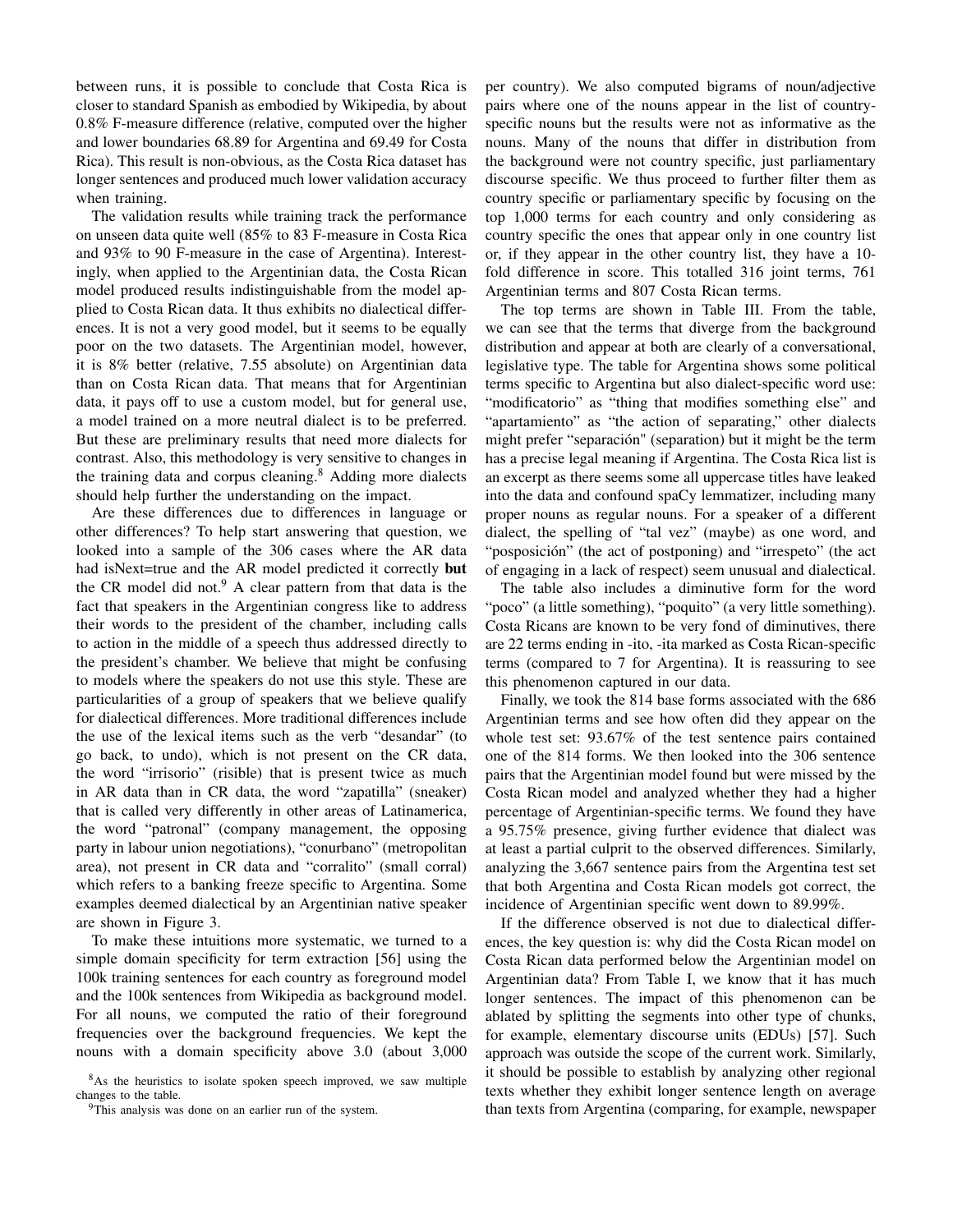TABLE II EVALUATION RESULTS

<span id="page-5-19"></span>

| Training Data | <b>Evaluation Set</b> | Prec             | Rec              | F1               |
|---------------|-----------------------|------------------|------------------|------------------|
| Wikipedia     | Argentina             | $52.83 \pm 0.28$ | $98.18 \pm 0.23$ | $68.70 \pm 0.19$ |
| Wikipedia     | Costa Rica            | $54.14 \pm 0.44$ | $98.12 \pm 0.31$ | $69.78 \pm 0.29$ |
| Argentina     | Argentina             | $88.46 \pm 1.22$ | $93.01 \pm 2.48$ | $90.62 \pm 0.56$ |
| Argentina     | Costa Rica            | $72.16 \pm 2.58$ | $90.00 \pm 3.26$ | $80.07 \pm 0.38$ |
| Costa Rica    | Argentina             | $83.74 \pm 1.77$ | $82.44 + 2.76$   | $83.07 \pm 0.65$ |
| Costa Rica    | Costa Rica            | $86.39 \pm 3.06$ | $81.14 \pm 3.38$ | $83.65 \pm 0.33$ |

articles). It is unclear whether such differences would fall into what is normally considered dialectical differences. Another possibility is that the Argentinian data has some particularity that allows the model to easily outperform a general case. Again, adding more dialects will help further understand the boundaries of this task and build more informed expectations.

## VI. CONCLUSIONS

In this work, we have looked into the impact of dialects in the isNext prediction using parliamentary proceedings as training data. We found that task-specific differences might be more important than dialect, accounting for up to 21 points of absolute F-measure difference. Nevertheless, dialects can also have an impact, accounting for up to 7 points of absolute Fmeasure difference. It also opens up the question of which type of dialect is to be preferred for training "generic" models, a topic that will necessitate experimentation with more Spanish dialects.

#### *A. Further work*

In future work, we would like to expand this research to other Spanish dialects.<sup>[10](#page-5-20)</sup> We are interested in furthering the visualization of dialectical differences, perhaps using [\[14\]](#page-5-13) work as a starting point. Other methodological improvements include changing the base model from Wikipedia (encyclopedic text) to movie subtitles (spoken transcripts) [\[58\]](#page-7-21).

We are also interested in incorporating new techniques for domain adaptation appearing in the field [\[59\]](#page-7-22) and techniques to measure other types of biases on word representations [\[60\]](#page-7-23).

Our goal is to use the isNext detector to gauge consensus in a two party system by looking at how compatible the debates from one party are when compared to the opposite party.

## ACKNOWLEDGEMENTS

We would like to acknowledge to the original Voz y Voto team, Annie Ying and Mauricio Korach. To Dr. Javier Sanchez and Dennys Gajdamaschko, for encouragement and discussion. To the people at FUNDEPS, particularly Virginia Pedraza and to the people at TEC Costa Rica, particularly Prof. Eddy Ramirez. Finally, to the anonymous reviewers for CLEI, for useful discussion and ideas.

#### **REFERENCES**

- <span id="page-5-0"></span>[1] C. McIntosh, Ed., *Cambridge Advanced Learner's Dictionary*. Cambridge University Press, 2013.
- <span id="page-5-3"></span>[2] A. Akmajian, A. K. Farmer, L. Bickmore, R. A. Demers, and R. M. Harnish, *Linguistics: An introduction to language and communication*. MIT press, 2017.
- <span id="page-5-1"></span>[3] I. Cervantes, "Informe 2018. el español: una lengua viva." Instituto Cervantes, Madrid, Tech. Rep., 2018.
- <span id="page-5-2"></span>[4] J. Devlin, M.-W. Chang, K. Lee, and K. Toutanova, "Bert: Pre-training of deep bidirectional transformers for language understanding," *arXiv preprint arXiv:1810.04805*, 2018.
- <span id="page-5-4"></span>[5] M. L. Murphy, "British english? american english? are there such things?: It's hard to talk about "national" englishes," *English Today*, vol. 32, no. 2, pp. 4–7, 2016.
- <span id="page-5-5"></span>[6] A. M. Ciobanu and L. P. Dinu, "A computational perspective on the romanian dialects." in *LREC*, 2016.
- <span id="page-5-6"></span>[7] W. Radford and M. Gallé, "Discriminating between similar languages in twitter using label propagation," *arXiv preprint arXiv:1607.05408*, 2016.
- <span id="page-5-7"></span>[8] R. Tatman, "Gender and dialect bias in YouTube's automatic captions," in *Proceedings of the First ACL Workshop on Ethics in Natural Language Processing*. Valencia, Spain: Association for Computational Linguistics, Apr. 2017, pp. 53–59. [Online]. Available: <https://www.aclweb.org/anthology/W17-1606>
- <span id="page-5-8"></span>[9] S. L. Blodgett and B. O'Connor, "Racial disparity in natural language processing: A case study of social media african-american english," *CoRR*, vol. abs/1707.00061, 2017. [Online]. Available: <http://arxiv.org/abs/1707.00061>
- <span id="page-5-9"></span>[10] M. Diab and N. Habash, "Natural language processing of arabic and its dialects," in *Tutorial at EMNLP 2014*. ACL.
- <span id="page-5-10"></span>[11] K. Shaalan, S. Siddiqui, M. Alkhatib, and A. A. Monem, "Challenges in arabic natural language processing," *Computational Linguistics, Speech And Image Processing For Arabic Language*, vol. 4, p. 59, 2018.
- <span id="page-5-11"></span>[12] A. Shoufan and S. Alameri, "Natural language processing for dialectical arabic: A survey," in *Proceedings of the Second Workshop on Arabic Natural Language Processing*, 2015, pp. 36–48.
- <span id="page-5-12"></span>[13] Y. Lei and J. H. Hansen, "Factor analysis-based information integration for arabic dialect identification," in *2009 IEEE International Conference on Acoustics, Speech and Signal Processing*. IEEE, 2009, pp. 4337– 4340.
- <span id="page-5-13"></span>[14] Z.-s. Zhang, *Dimensions of variation in written Chinese*. Routledge, 2017.
- <span id="page-5-14"></span>[15] N. Peng, M. Yu, and M. Dredze, "An empirical study of chinese name matching and applications," in *Proceedings of the 53rd Annual Meeting of the Association for Computational Linguistics and the 7th International Joint Conference on Natural Language Processing (Volume 2: Short Papers)*, vol. 2, 2015, pp. 377–383.
- <span id="page-5-15"></span>[16] F. Xu, W. Mingwen, and M. Li, "Sentence-level dialects identification in the greater china region," *International Journal on Natural Language Computing*, vol. 5, pp. 9–20, 12 2016.
- <span id="page-5-16"></span>[17] T.-s. Wong, K. Gerdes, H. Leung, and J. Lee, "Quantitative comparative syntax on the cantonese-mandarin parallel dependency treebank," in *Proceedings of the Fourth International Conference on Dependency Linguistics (Depling 2017)*, 2017, pp. 266–275.
- <span id="page-5-17"></span>[18] F. Xu, M. Wang, and M. Li, "Building parallel monolingual gan chinese dialects corpus," in *Proceedings of the Eleventh International Conference on Language Resources and Evaluation (LREC-2018)*, 2018.
- <span id="page-5-18"></span>[19] C. de Benito Moreno, J. Pueyo, and I. Fernández-Ordóñez, "Creating and designing a corpus of rural spanish," in *Procceedings of the 13th Conference on Natural Language Processing (KONVENS)*, 2016, pp. 78–83.

<span id="page-5-20"></span><sup>10</sup>We hope to have Panamanian Spanish in time for CLEI.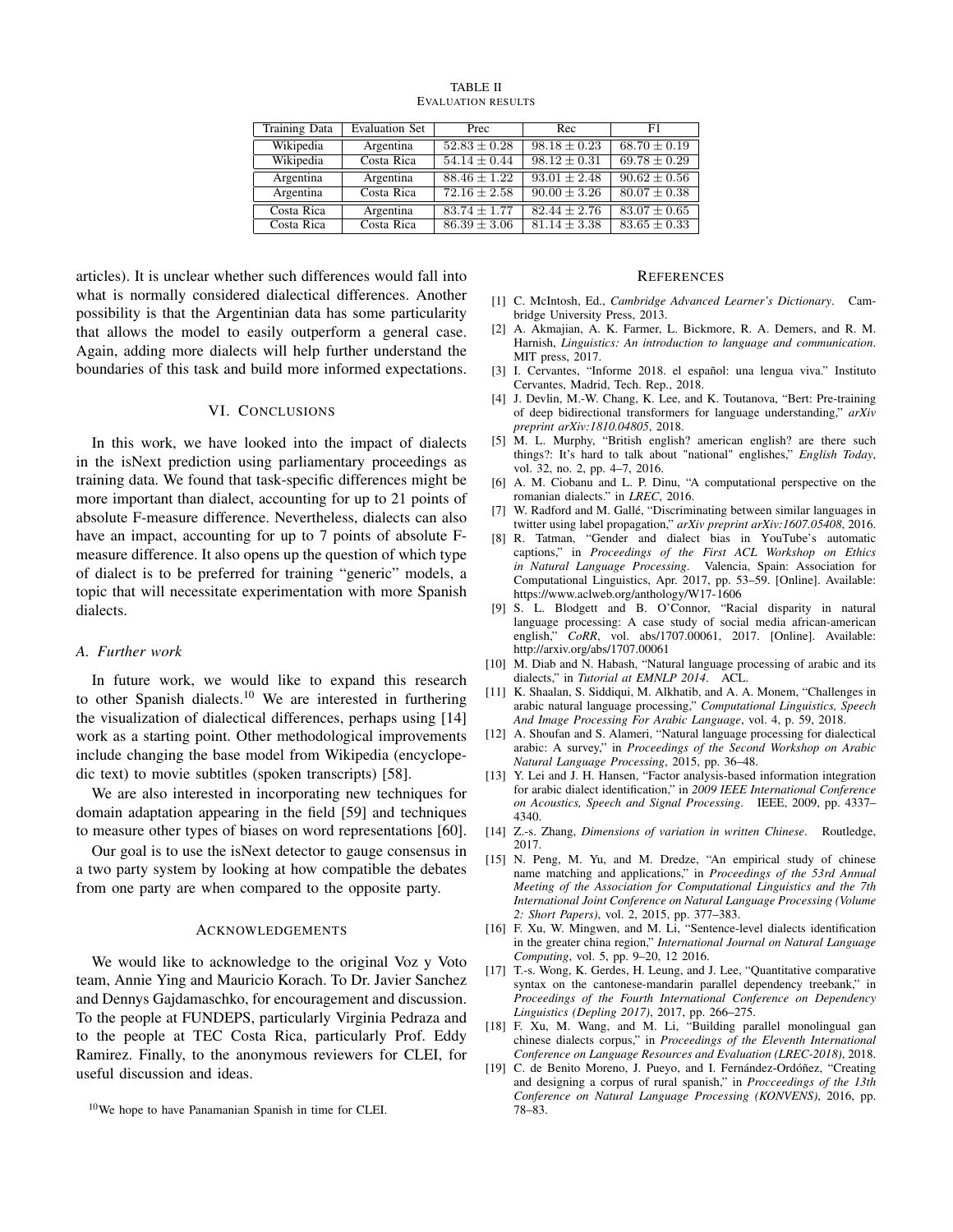| TABLE III                                                         |  |  |  |  |  |  |  |
|-------------------------------------------------------------------|--|--|--|--|--|--|--|
| COUNTRY AND DOMAIN SPECIFIC TERMS, WITH DOMAIN SPECIFICITY SCORES |  |  |  |  |  |  |  |

<span id="page-6-17"></span>

| spaCy Lemma               | Gloss                 | Example                                              | Specificity Score |  |
|---------------------------|-----------------------|------------------------------------------------------|-------------------|--|
|                           |                       | <b>BOTH</b>                                          |                   |  |
| referirme                 | to emphasize a topic  | 'referirme'                                          | 922.50            |  |
| quórum                    | quorum                | 'quórum'                                             | 522.50            |  |
| moción                    | formal proposal       | 'Moción', 'mociones', 'moción'                       | 125.50            |  |
| ponernos                  | set ourselves up to   | 'ponernos'                                           | 210.50            |  |
| votarlo                   | to vote something     | 'votarlo'                                            | 186.00            |  |
| permitirme                | allow myself to       | permitirme'                                          | 183.00            |  |
| apelar                    | to invoke             | 'apelo', 'apela', 'apelé'                            | 165.50            |  |
| inciso                    | section               | 'inciso', 'incisos', 'incisas'                       | 160.23            |  |
| oficialismo               | official party        | 'oficialismo'                                        | 158.44            |  |
| decirnos                  | to tell us            | 'decirnos'                                           | 151.50            |  |
| <b>Argentina</b>          |                       |                                                      |                   |  |
| solicitar                 | to request            | 'solicito', 'solicitadas', 'solicitados', 'solicité' | 1294.00           |  |
| renegociación             | renegotiation         | 'renegociaciones', 'renegociación'                   | 843.00            |  |
| interbloque               | multy-party agreement | 'interbloque'                                        | 779.00            |  |
| modificatorio             | amending              | 'modificatoria', 'modificatorias', 'modificatorios'  | 622.00            |  |
| alícuota                  | debt rate             | 'alícuotas', 'alícuota'                              | 584.00            |  |
| coparticipación           | tax provincial share  | 'coparticipación'                                    | 532.00            |  |
| afirmativo                | affirmative           | 'afirmativos', 'afirmativa'                          | 449.00            |  |
| planteos                  | ideas presented       | 'planteos'                                           | 394.00            |  |
| apartamiento              | separation            | 'apartamientos', 'apartamiento'                      | 331.25            |  |
| informarse                | to inform oneself     | 'informarse'                                         | 285.34            |  |
| <b>Costa Rica</b>         |                       |                                                      |                   |  |
| $\overline{\text{colón}}$ | colon (CR currency)   | 'colones', 'colón'                                   | 1574.50           |  |
| posposición               | act of posponing      | 'posposiciones', 'posposición'                       | 1288.00           |  |
| talvez.                   | maybe                 | 'talvez'                                             | 1055.00           |  |
| costarricense             | relative to CR        | 'costarricense', 'costarricenses'                    | 751.77            |  |
| señoría                   | your highness         | 'señoría', 'señorías'                                | 639.17            |  |
| poquito                   | a little bit          | 'poquita', 'poquitas', 'poquitos', 'poquito'         | 597.00            |  |
| cafetín                   | small coffee          | 'cafetín'                                            | 595.00            |  |
| irrespeto                 | lack of respect       | 'irrespeto'                                          | 554.00            |  |
| solidarismo               | solidarity            | 'solidarismo'                                        | 503.00            |  |
| portillo                  | small door            | 'portillo', 'portillos'                              | 338.00            |  |

- <span id="page-6-0"></span>[20] D. Bogantes, E. Rodríguez, A. Arauco, A. Rodríguez, and A. Savary, "Towards lexical encoding of multi-word expressions in spanish dialects," in *Tenth International Conference on Language Resources and Evaluation (LREC 2016)*, 2016.
- <span id="page-6-1"></span>[21] M. A. Sanchez-Perez, I. Markov, H. Gómez-Adorno, and G. Sidorov, "Comparison of character n-grams and lexical features on author, gender, and language variety identification on the same spanish news corpus," in *International Conference of the Cross-Language Evaluation Forum for European Languages*. Springer, 2017, pp. 145–151.
- <span id="page-6-2"></span>[22] E. R. Fonseca, J. L. G. Rosa, and S. M. Aluísio, "Evaluating word embeddings and a revised corpus for part-of-speech tagging in portuguese," *Journal of the Brazilian Computer Society*, vol. 21, no. 1, p. 2, 2015.
- <span id="page-6-3"></span>[23] N. Hartmann, E. Fonseca, C. Shulby, M. Treviso, J. Rodrigues, and S. Aluisio, "Portuguese word embeddings: evaluating on word analogies and natural language tasks," *arXiv preprint arXiv:1708.06025*, 2017.
- <span id="page-6-4"></span>[24] D. W. Castro, E. Souza, D. Vitório, D. Santos, and A. L. Oliveira, "Smoothed n-gram based models for tweet language identification: A case study of the brazilian and european portuguese national varieties," *Applied Soft Computing*, vol. 61, pp. 1160–1172, 2017.
- <span id="page-6-5"></span>[25] J. P. Ferraro, H. Daumé III, S. L. DuVall, W. W. Chapman, H. Harkema, and P. J. Haug, "Improving performance of natural language processing part-of-speech tagging on clinical narratives through domain adaptation," *Journal of the American Medical Informatics Association*, vol. 20, no. 5, pp. 931–939, 2013.
- <span id="page-6-6"></span>[26] R. Baud, A.-M. Rassinoux, and J.-R. Scherrer, "Natural language processing and semantical representation of medical texts," *Methods of information in medicine*, vol. 31, no. 02, pp. 117–125, 1992.
- <span id="page-6-7"></span>[27] A. Rzhetsky, I. Iossifov, T. Koike, M. Krauthammer, P. Kra, M. Morris, H. Yu, P. Duboue, W. Weng, W. J. Wilbur *et al.*, "Geneways: a system for extracting, analyzing, visualizing, and integrating molecular pathway data," *Journal of biomedical informatics*, vol. 37, no. 1, pp. 43–53, 2004.
- <span id="page-6-8"></span>[28] E. Ford, J. A. Carroll, H. E. Smith, D. Scott, and J. A. Cassell,

"Extracting information from the text of electronic medical records to improve case detection: a systematic review," *Journal of the American Medical Informatics Association*, vol. 23, no. 5, pp. 1007–1015, 2016.

- <span id="page-6-9"></span>[29] A. Ferrari, B. Donati, and S. Gnesi, "Detecting domain-specific ambiguities: an nlp approach based on wikipedia crawling and word embeddings," in *2017 IEEE 25th International Requirements Engineering Conference Workshops (REW)*. IEEE, 2017, pp. 393–399.
- <span id="page-6-10"></span>[30] T. Miller, S. Bethard, H. Amiri, and G. Savova, "Unsupervised domain adaptation for clinical negation detection," in *BioNLP 2017*, 2017, pp. 165–170.
- <span id="page-6-11"></span>[31] B. Plank, "What to do about non-standard (or non-canonical) language in nlp," in *In Proc. KOVENS 2016*, 2016.
- <span id="page-6-12"></span>[32] L. Qu, G. Ferraro, L. Zhou, W. Hou, N. Schneider, and T. Baldwin, "Big data small data, in domain out-of domain, known word unknown word: The impact of word representations on sequence labelling tasks," in *Proceedings of the Nineteenth Conference on Computational Natural Language Learning*, 2015, pp. 83–93.
- <span id="page-6-13"></span>[33] H. B. Hashemi and R. Hwa, "An evaluation of parser robustness for ungrammatical sentences," in *Proceedings of the 2016 Conference on Empirical Methods in Natural Language Processing*, 2016, pp. 1765– 1774.
- <span id="page-6-14"></span>[34] D. Dahlmeier, "On the challenges of translating nlp research into commercial products," in *Proceedings of the 55th Annual Meeting of the Association for Computational Linguistics (Volume 2: Short Papers)*, 2017, pp. 92–96.
- <span id="page-6-15"></span>[35] T. Aitamurto, K. Chen, A. Cherif, J. S. Galli, and L. Santana, "Civic crowdanalytics: Making sense of crowdsourced civic input with big data tools," in *Proceedings of the 20th International Academic Mindtrek Conference*. ACM, 2016, pp. 86–94.
- <span id="page-6-16"></span>[36] J. Whittle, W. Simm, M.-A. Ferrario, K. Frankova, L. Garton, A. Woodcock, J. Binner, A. Ariyatum *et al.*, "Voiceyourview: collecting real-time feedback on the design of public spaces," in *Proceedings of the 12th*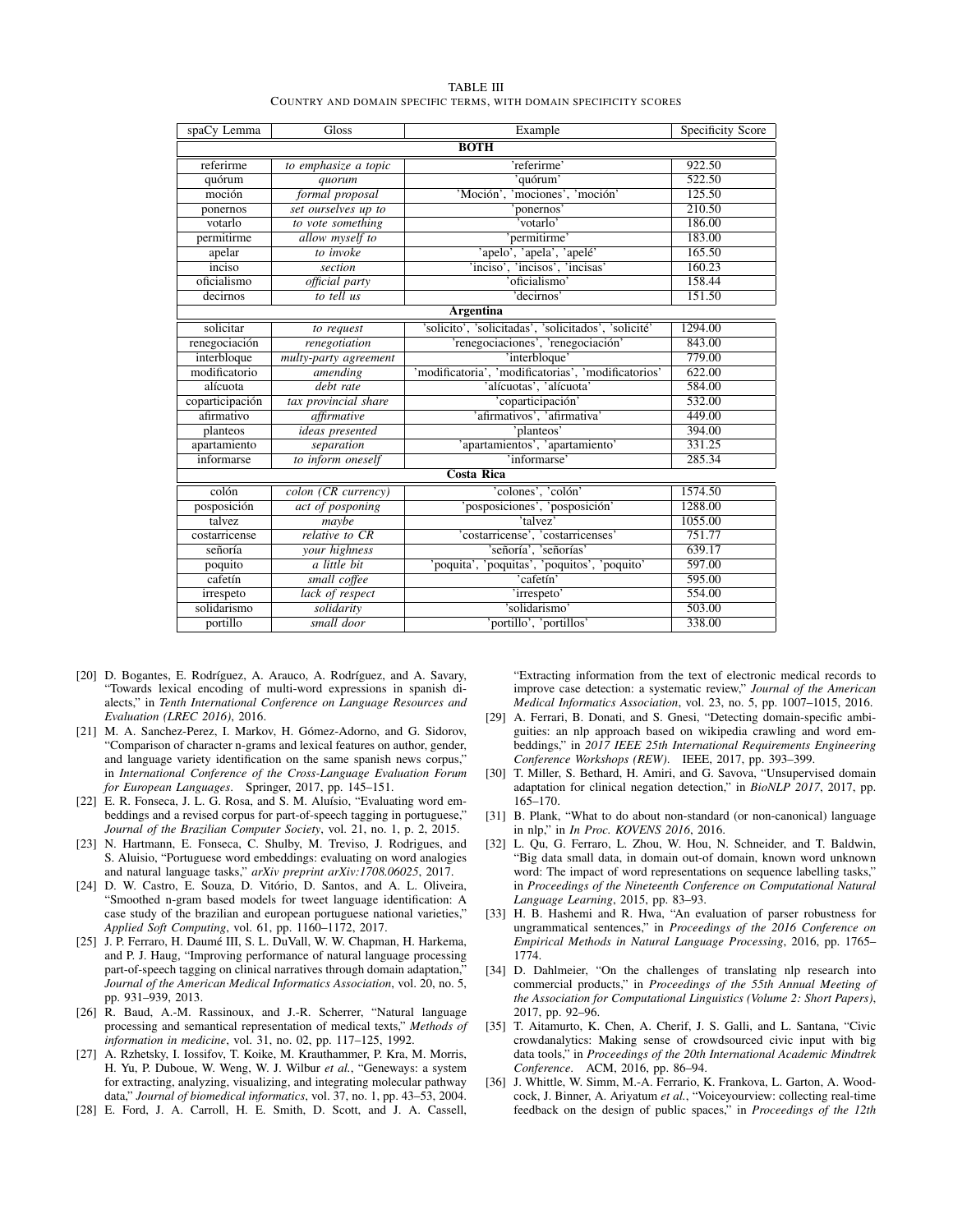*ACM international conference on Ubiquitous computing*. ACM, 2010, pp. 41–50.

- <span id="page-7-0"></span>[37] K. D. Poole, M. J. Berson, and P. Levine, "On becoming a legislative aide: Enhancing civic engagement through a digital simulation," *Action in Teacher Education*, vol. 32, no. 4, pp. 70–82, 2010.
- <span id="page-7-1"></span>[38] M. Carpuat, "Mixed language and code-switching in the canadian hansard," in *Proceedings of the first workshop on computational approaches to code switching*, 2014, pp. 107–115.
- <span id="page-7-2"></span>[39] S. Wattam, P. Rayson, M. Alexander, and J. Anderson, "Experiences with parallelisation of an existing nlp pipeline: Tagging hansard." in *LREC*, 2014, pp. 4093–4096.
- <span id="page-7-3"></span>[40] K. Maekawa, M. Yamazaki, T. Ogiso, T. Maruyama, H. Ogura, W. Kashino, H. Koiso, M. Yamaguchi, M. Tanaka, and Y. Den, "Balanced corpus of contemporary written japanese," *Language resources and evaluation*, vol. 48, no. 2, pp. 345–371, 2014.
- <span id="page-7-4"></span>[41] O. Onyimadu, K. Nakata, T. Wilson, D. Macken, and K. Liu, "Towards sentiment analysis on parliamentary debates in hansard," in *Joint international semantic technology conference*. Springer, 2013, pp. 48–50.
- <span id="page-7-5"></span>[42] C. Ilie, "Insulting as (un) parliamentary practice in the british and swedish parliaments," *Cross-cultural perspectives on parliamentary discourse*, vol. 10, p. 45, 2004.
- <span id="page-7-6"></span>[43] B. L. Monroe and P. A. Schrodt, "Introduction to the special issue: The statistical analysis of political text," *Political Analysis*, vol. 16, no. 4, pp. 351–355, 2008.
- <span id="page-7-7"></span>[44] P. Rasiah et al., "Can the opposition effectively ensure government accountability in question time?: an empirical study," *Australasian Parliamentary Review*, vol. 25, no. 1, p. 166, 2010.
- <span id="page-7-8"></span>[45] J. Bara, A. Weale, and A. Bicquelet, "Deliberative democracy and the analysis of parliamentary debate," in *Workshop on Advanced Empirical Study of Deliberation*, 2007, pp. 1–47.
- <span id="page-7-9"></span>[46] P. Rasiah, "A framework for the systematic analysis of evasion in parliamentary discourse," *Journal of Pragmatics*, vol. 42, no. 3, pp. 664– 680, 2010.
- <span id="page-7-10"></span>[47] C. F. Rodríguez, "Cortesía e imagen en las preguntas orales del parlamento español," *Cultura, Lenguaje y Representación/Culture, Language and Representation*, vol. 9, no. 9, pp. 53–79, 2011.
- <span id="page-7-11"></span>[48] M. Honnibal and I. Montani, "spacy 2: Natural language understanding with bloom embeddings, convolutional neural networks and incremental parsing," *To appear*, 2017.
- <span id="page-7-12"></span>[49] L. Logeswaran, H. Lee, and D. Radev, "Sentence ordering and coherence modeling using recurrent neural networks," in *Thirty-Second AAAI Conference on Artificial Intelligence*, 2018.
- <span id="page-7-13"></span>[50] A. Vaswani, N. Shazeer, N. Parmar, J. Uszkoreit, L. Jones, A. N. Gomez, Ł. Kaiser, and I. Polosukhin, "Attention is all you need," in *Advances in neural information processing systems*, 2017, pp. 5998–6008.
- <span id="page-7-14"></span>[51] L. Logeswaran and H. Lee, "An efficient framework for learning sentence representations," in *Proc. of ICLR2018*, 2018.
- <span id="page-7-15"></span>[52] Y. Wu, M. Schuster, Z. Chen, Q. V. Le, M. Norouzi, W. Macherey, M. Krikun, Y. Cao, Q. Gao, K. Macherey *et al.*, "Google's neural machine translation system: Bridging the gap between human and machine translation," *arXiv preprint arXiv:1609.08144*, 2016.
- <span id="page-7-16"></span>[53] M. E. Peters, M. Neumann, M. Iyyer, M. Gardner, C. Clark, K. Lee, and L. Zettlemoyer, "Deep contextualized word representations," *arXiv preprint arXiv:1802.05365*, 2018.
- <span id="page-7-17"></span>[54] A. Graves and J. Schmidhuber, "Framewise phoneme classification with bidirectional lstm and other neural network architectures," *Neural Networks*, vol. 18, no. 5-6, pp. 602–610, 2005.
- <span id="page-7-18"></span>[55] D. Hendrycks and K. Gimpel, "Gaussian error linear units (gelus)," *arXiv preprint arXiv:1606.08415*, 2016.
- <span id="page-7-19"></span>[56] Y. Park, S. Patwardhan, K. Visweswariah, and S. C. Gates, "An empirical analysis of word error rate and keyword error rate," in *Ninth Annual Conference of the International Speech Communication Association*, 2008.
- <span id="page-7-20"></span>[57] H. Schauer, "From elementary discourse units to complex ones," in *Proceedings of the 1st SIGdial workshop on Discourse and dialogue-Volume 10*. Association for Computational Linguistics, 2000, pp. 46–55.
- <span id="page-7-21"></span>[58] M. MÃŒller and M. Volk, "Statistical machine translation of subtitles: From opensubtitles to ted." in *GSCL*, ser. Lecture Notes in Computer Science, I. Gurevych, C. Biemann, and T. Zesch, Eds., vol. 8105. Springer, 2013, pp. 132–138.
- <span id="page-7-22"></span>[59] J. Lee, R. Sarikaya, and Y.-B. Kim, "Locale-agnostic universal domain classification model in spoken language understanding," *arXiv preprint arXiv:1905.00924*, 2019.
- <span id="page-7-23"></span>[60] K. Kurita, N. Vyas, A. Pareek, A. W. Black, and Y. Tsvetkov, "Measuring Bias in Contextualized Word Representations," in *Proceedings of the First ACL Workshop on Gender Bias for Natural Language Processing*. Florence, Italy: Association for Computational Linguistics, 2019.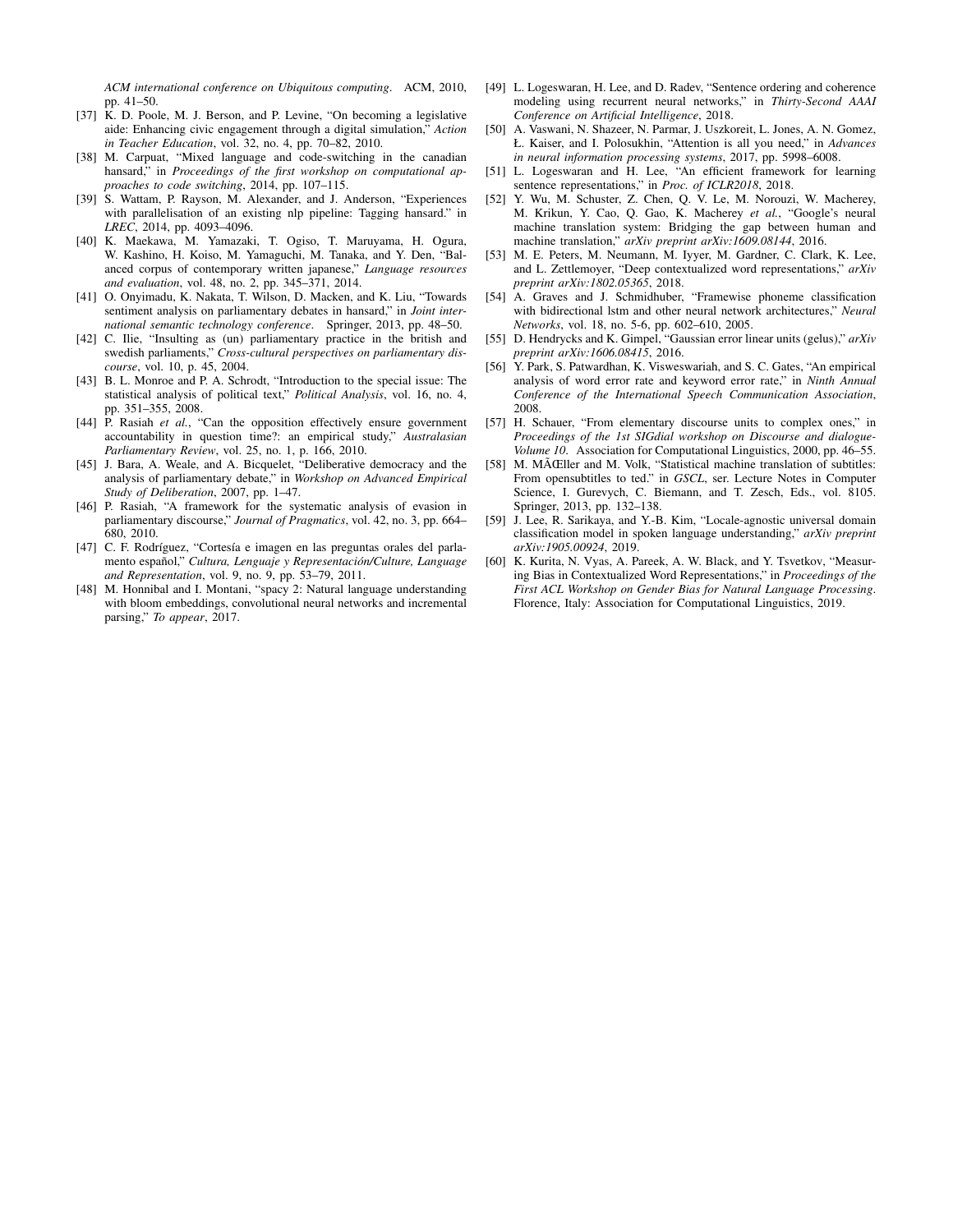# Argentina

[CLS] Yo qui ##ero rei ##vind ##ica ##r a la mayoría de los ju ##ece ##s , que son pro ##bos , que trabaja ##n , que se dedica ##n , aunque como en todo ámbito donde participa el ser humano también existen actitud ##es pat ##ológicas , raya ##nas en las irregular ##idades , y para esto es buen ##o que exist ##an instrumentos para que estas conducta ##s sean [SEP] La necesidad de que un poder que parece ai ##sla ##do en relación con la participación popular se am ##pl ##í ##e , se debat ##a y se discu ##ta ya constituye un valor en sí mismo , más allá de los dis ##ens ##os y disc ##re ##pan ##cias que pod ##amos tener . [SEP] (isNext = true)

*I would like to defend most judges that are exemplar, working hard and devoting themselves, even though there exist also, as in any human endeavour, almost illegal pathological attitudes, thus is good to have tools to have such behaviour... [truncated] ||| The need for a government body that appears to be isolated from popular involvement to become wider and to debate and discuss it, that on itself is valuable, beyond our potencial disagreements.*

[CLS] Señor presidente : sin án ##imo de quer ##er rei ##tera ##r la reunión de la Comisión de Labor Parlament ##aria , deb ##o decir que en realidad fu ##i mos muchos los presidente ##s de bloque que nos mani ##festa ##mos en esa dirección

. [SEP] Lam ##enta ##blem ent ##e esta com ##puls ##ión que ten ##emos los argentino ##s de llegar tarde siempre a todo no sólo se rep ##ite esta vez ; además , ahora corre ##mos el riesgo de perder una nueva oportunidad de tomar un tema tan violenta ##mente dolor ##oso . [SEP] (isNext = false)

*Mr. President: without recounting the last parliamentary group meeting, I want to say we have been many caucases presidents that expressed ourselves that way. ||| Sadly, there is this compulsion we, the Argentinians, have to arrive always late. That repeats itself here, moreover, we risk to miss a new opportunity to deal with a violently painful topic.*

#### Costa Rica

[CLS] Y la Sala Constitucional nos indica lo siguiente : hace quince días , en el presente as ##unto , el re ##cu ##rren ##te ad ##uce el in ##cum ##pli ##miento a lo ordenado por la Sala mediante la sente ##ncia número 2013 - 003 ##69 ##1 de las once horas treinta minutos del 15 de marzo del 2013 , toda vez que [SEP] Y en este pronuncia ##miento de hace quince días de la Sala Constitucional el por tanto es el siguiente : se le rei ##tera al ministro de Hacienda , He ##lio Fall ##as Vene ##gas , que pro ##ced ##a al cum ##pli ##miento de lo dis ##puesto en la sente ##ncia número 2013 - 003 ##36 ##91 , de las once  $[SEP]$  (isNext = true)

*And the constitutional chamber remind us of the following: fifteen days ago, on the current topic, the appealer calls for the lack of action as mandated by setence number 2013-0036911 of the eleven hours, thirty minutes of March 15th, 2013, and such that [truncated] ||| And in such sentence from fifteen days ago, the constitutional chamber, it follows that: it repeats itself to the minister of economic affairs, Helio Fallas Venegas, that he ought to abide by the sentence number 2013-0033691 of the eleven [truncated]*

[CLS] En realidad el ex ##ped ##iente 16 . 662 , no ha sido enviado a publicación todavía , por lo que le soli ##cita ##mos que ins ##tru ##ya us ##ted a Servicio ##s Parlament ##arios , a efectos de que sea enviado a la menor breve ##dad , a efectos de su publicación porque no ha sido en ##viada la publicación . [SEP] Es para ap ##rove ##char que el día de hoy en la Fra ##cción del Partido Liber ##ación Nacional tu ##vimo ##s la oportunidad de tener a varios grupos indígenas junto con el alcalde de Buenos Aires , José Rojas , estuvieron ex ##pon ##iendo la situación que viven ellos en Bu ##eno Aires [UNK]  $[SEP]$  (isNext = false)

*Actually, the file 16,662 has not been sent for publication yet, therefore we ask the parliamentary services to send them for publication as soon as possible, so it can be published as it has not been sent for publication ||| This is to inform that today in the fraction of the Liberacion Nacional party, we had the opportunity of receiving several indigenous people groups together with the mayor of Buenos Aires city, Jose Rojas. They were presenting their current living conditions in Buenos Aires*

#### <span id="page-8-0"></span>Wikipedia

[CLS] El juego fue convertido al 3D ##O el mismo año , con una exclusiva banda sonora re ##mez ##cla ##da , la cual fue a ##ña ##dida a las otras com ##pila ##ciones de la fra ##n ##qui ##cia Street Fighter incluyendo la versión de con ##sola del Hy ##per Street Fighter II . [SEP] Fue más tarde convert ##ida al PC , Sega Dream ##cast como parte del Capcom ' s Match ##ing Service la cual permitió combates online , PlayStation y Sega Saturn como parte de la Street Fighter Collection , y PlayStation 2 y Xbox como parte de la Capcom Classics Collection Vol . [SEP] (isNext = true)

*Super Turbo was originally ported to the 3DO Interactive Multiplayer, followed by the PlayStation and Sega Saturn (under the title of Super Street Fighter II Turbo: The Ultimate Championship) as part of the Street Fighter Collection, and for the Dreamcast in Japan under the title of Super Street Fighter II X for Matching Service. A remake of the game was released for the PlayStation 3 and Xbox 360 titled Super Street Fighter II Turbo HD Remix.*

[CLS] En el Anti ##guo Egipto se in ##venta ##ron pro ##ced ##imientos para ela ##bor ar pan con leva ##dura , así como vino y ce ##rve ##za . [ 92 ] Como en tantos otros terrenos , fue en la Antigua Grecia donde se sent ##aron las bases de la gas ##tron ##om ##ía como ciencia , y fueron los creador ##e s de los re ##cet ##arios y la literatura gas ##tron [SEP] En principio , los griegos despre ##ciar ##on el p esca ##do como comida de pobres , pero alrededor de los siglos III y II a . C . se rev ##alo ##riz ##ó , pasando posteriormente a la cocina romana , que valor ##ó mucho el pesca ##do y el mari ##sco .

 $[SEP]$  (isNext = true)

*In Ancient Egypt, they invented methods for breadmaking using yeast, together with vine and beer. as in many other areas, Ancient Greece was the base for gastronomical science and the creators of recept books and literature ||| Initially, Greeks despised fish as poor people's food, but around the second and third century BC, the fish took a new value. This phenomenon ontinues with Roman cuisine, where both fish and sea food where highly valued.*